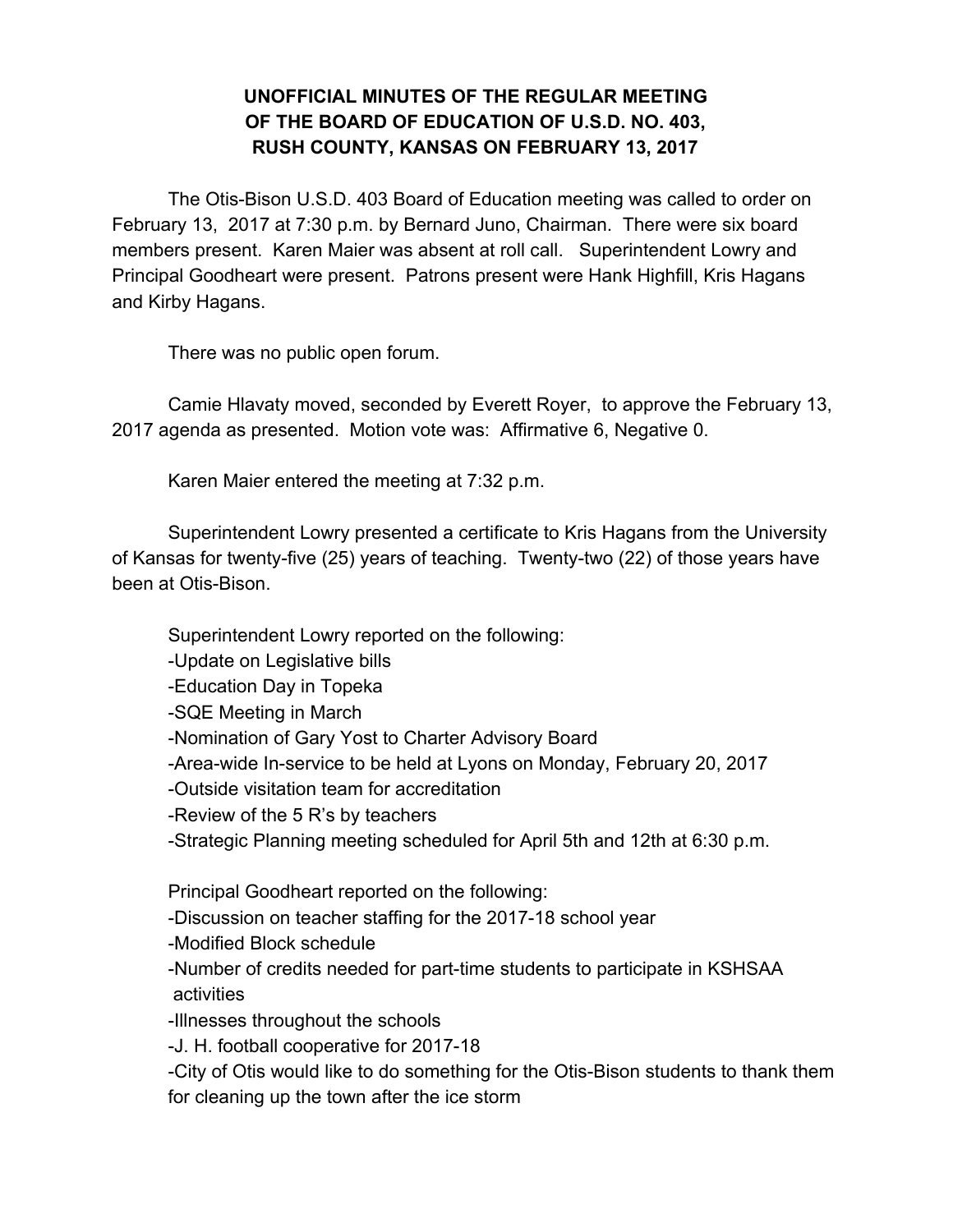Superintendent Lowry presented his transportation report. Items discussed were the age and mileage of the vehicles and ways to save money in transportation. Several options will be explored including, but not limited to the number of bus routes, number of buses, the possibility of leaving the busses in Otis when not on the route and transportation management companies.

Kirby and Kris Hagans left the meeting at 8:06 p.m.

Motion made by Gary Yost, seconded by Pam Welsh, to approve the minutes of the January 9, 2017 board meeting, treasurer's report, accounts payable, activity funds and petty cash fund as presented. Motion vote was: Affirmative 7, Negative 0.

Superintendent Lowry discussed the second reading of board policies CN, DFAB,

DP, EE, GAK, GBU, JBC, JBCA, JBCB, JGC, JGCB, JGFGBA, JRB and MI. No action was taken.

Camie Hlavaty moved, seconded by Karen Maier, to approve changing the March board meeting date from March 13, 2017 to March 14, 2017. Motion vote was: Affirmative 7, Negative 0.

Motion made by Gary Yost, seconded by Everett Royer, to approve the 2017-2018 school calendar as presented. (Copy of the calendar attached to and made a part of these minutes.) Motion vote was: Affirmative 7, Negative 0.

Gary Yost moved, seconded by Robert Mitchell, to approve the out-of-district application for Shaylyn McNett. Motion vote was: Affirmative 7, Negative 0.

Motion made by Bernard Juno, seconded by Pam Welsh, to go into executive session for five (5) minutes with the board and Superintendent Lowry to discuss negotiations and to protect the public interest in negotiating a fair and equitable contract and that we return to open session in this room at 8:27 p.m. Motion vote was: Affirmative 7, Negative 0.

The meeting was resumed at 8:27 p.m. No action resulted from the executive session.

Motion made by Karen Maier, seconded by Robert Mitchell, to go into executive session for ten (10) minutes with the board and Superintendent Lowry to discuss personnel matters of non-elected personnel to protect the privacy interests of the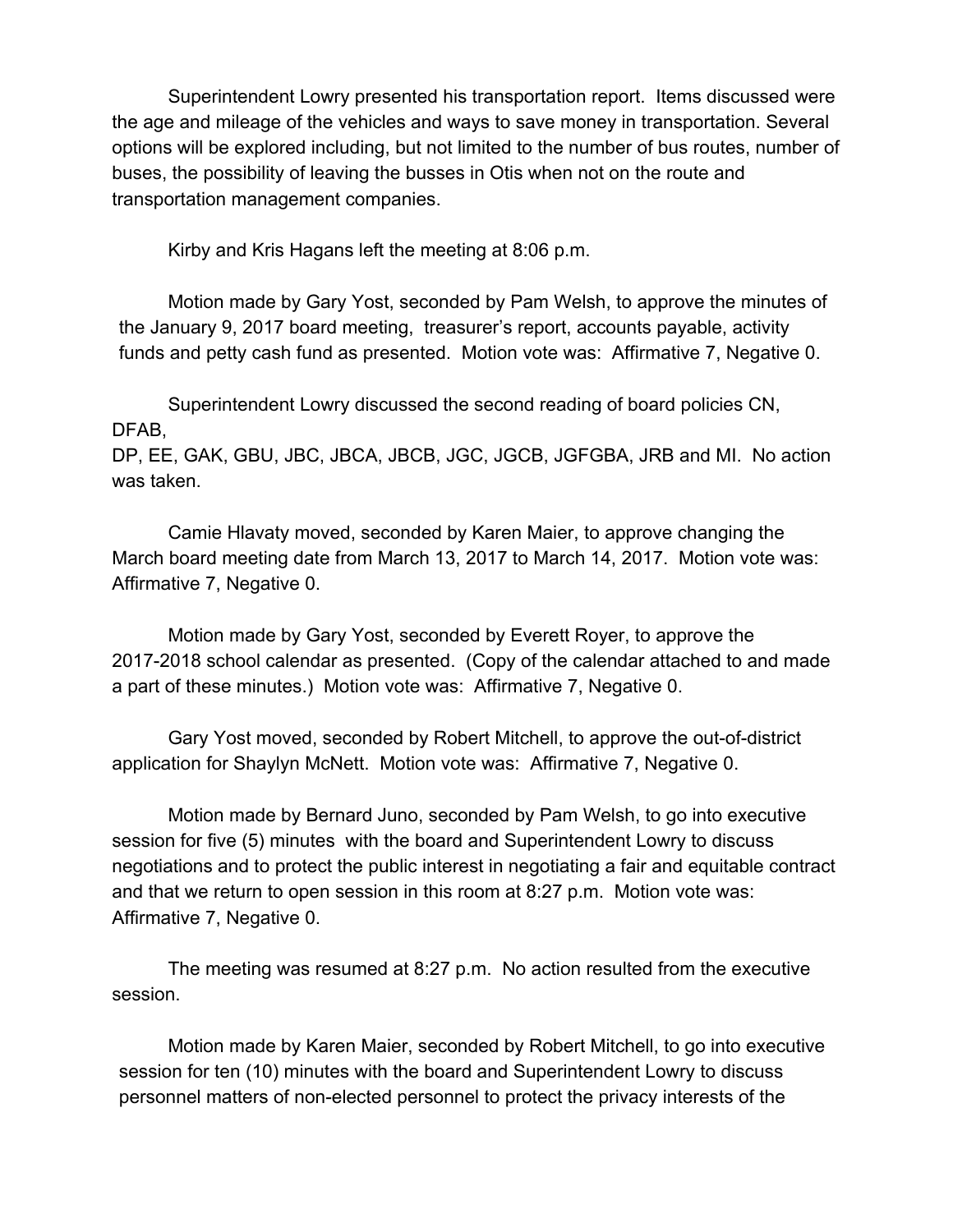individuals to be discussed and that we return to open session in this room at 8:39 p.m. Motion vote was: Affirmative 7, Negative 0.

The meeting was resumed 8:39 p.m.

Motion made by Everett Royer, seconded by Gary Yost, to go into executive session for five (5) minutes with the board and Superintendent Lowry to discuss personnel matters of non-elected personnel to protect the privacy interests of the individuals to be discussed and that we return to open session in this room at 8:45 p.m. Motion vote was: Affirmative 7, Negative 0.

The meeting was resumed 8:45 p.m.

Motion made by Bernard Juno, seconded by Everett Royer, to go into executive session for five (5) minutes with the board and Superintendent Lowry to discuss personnel matters of non-elected personnel to protect the privacy interests of the individuals to be discussed and that we return to open session in this room at 8:51 p.m. Motion vote was: Affirmative 7, Negative 0.

The meeting was resumed 8:51 p.m.

Motion made by Camie Hlavaty, seconded by Pam Welsh, to go into executive session for five (5) minutes with the board and Superintendent Lowry to discuss personnel matters of non-elected personnel to protect the privacy interests of the individuals to be discussed and that we return to open session in this room at 8:57 p.m. Motion vote was: Affirmative 7, Negative 0.

The meeting was resumed 8:57 p.m. No action resulted from these executive sessions.

Karen Maier moved to adjourn. Gary Yost seconded the motion. Motion vote was: Affirmative 7, Negative 0. The meeting was adjourned at 9:04 p.m.

\_\_\_\_\_\_\_\_\_\_\_\_\_\_\_\_\_\_\_\_\_\_\_\_\_\_\_\_\_\_\_\_ \_\_\_\_\_\_\_\_\_\_\_\_\_\_\_\_\_\_\_\_\_\_\_\_\_\_\_\_\_\_\_

Respectfully Submitted:

Chairperson Janice Pivonka, Clerk